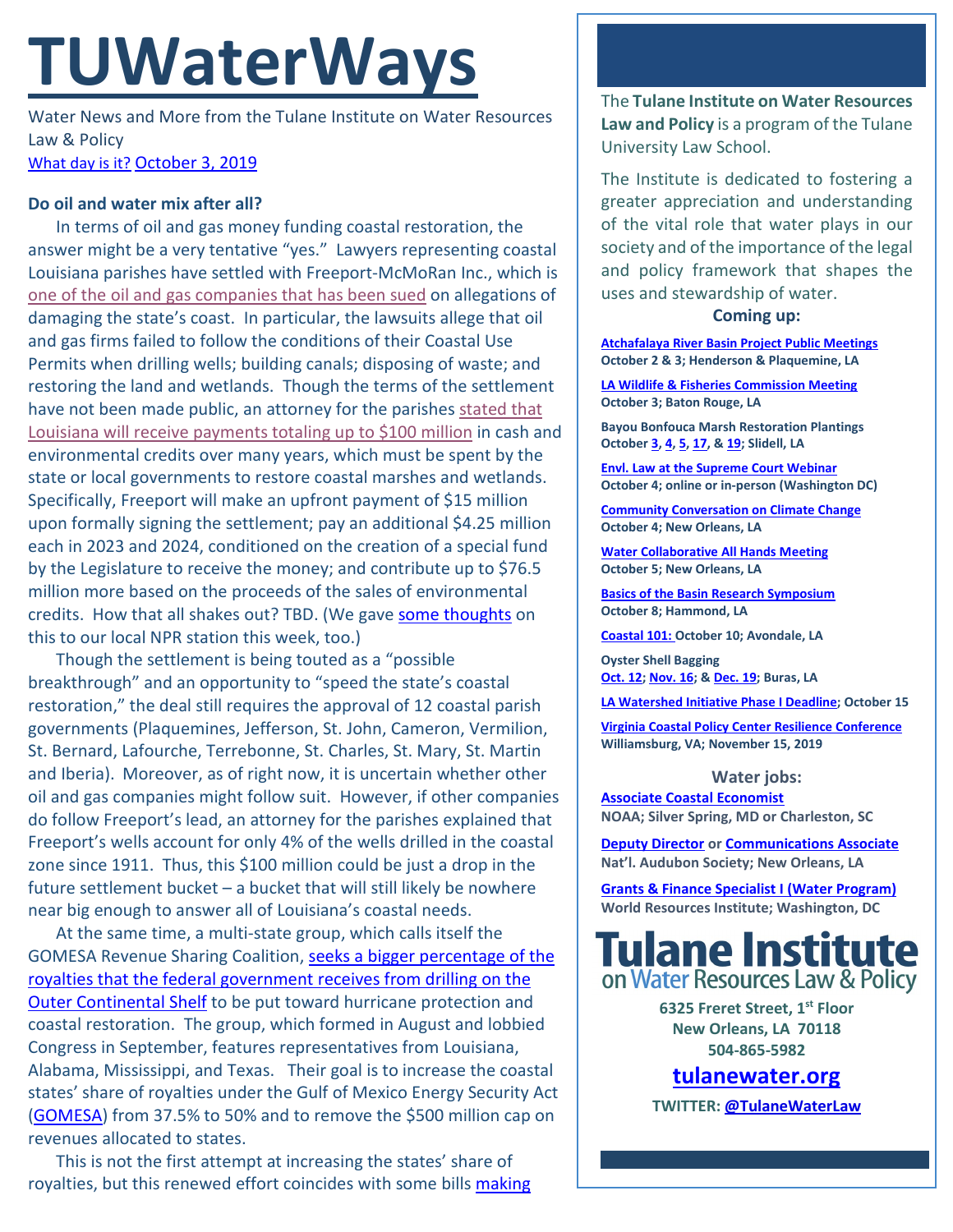[their way through Congress.](https://youtu.be/FFroMQlKiag?t=12) A pair of bills seek to allocate a greater portion of the federal offshore royalties toward outdoor recreation and addressing the maintenance backlog at national parks.

Meanwhile, a different bill by U.S. Representatives Cedric Richmond (LA) and Garret Graves (LA) aligns with the Coalition's goal to increase the Gulf States' share of offshore revenue to 50%. It would be equivalent to the share that states receive from oil and gas production on federal lands onshore. As of right now, the Gulf bill has no additional sponsors, while the effort to use offshore revenues to for recreation and the national parks has more than 300 sponsors. So, to put it [bluntly,](https://www.youtube.com/watch?v=9h-ogENp-A8) it's not looking too great for the Gulf States right now.

#### **["Boy, they're an ugly-looking thing"](http://frontburner.dmagazine.com/wp-content/uploads/2015/08/Nutria-inset.jpg) [\(Or not\)](https://getyarn.io/yarn-clip/7d701b89-80bb-4bf5-a973-769579fd9602)**

Not only are nutria ugly, but they're becoming [a source of great concern in California.](https://www.nola.com/news/environment/article_39b778ce-dfa7-11e9-9eb1-3f1265d3064a.html) As we in Louisiana know, by burrowing into riverbanks and eating the roots, shoots, and leaves of plants, these 20 pound swamp rats destroy wetlands and degrade soil. In particular, the California Department of Fish and Wildlife is worried that the large rodents might make their way into the infrastructure and water supply of the Sacramento-San Joaquin River Delta, which contains a network of more than 1,000 miles of canals and levees that protect the area from flooding; provide drinking water to millions of Californians; and irrigate farms in the agriculture-heavy region. Nutria were believed to have been eradicated in California in the 1970s; but, one turned up in a beaver trap in 2017, and more than 700 nutria have been trapped and killed in the state since then. The California Department of Fish and Wildlife has \$10 million in state funds to address the nutria problem. The agency plans to hire 46 dedicated staff; launch a program that places radio collars on surgically sterilized nutria in the hopes that the social animals will lead the team to other nutria; genetically test the nutria to determine where they came from; and employ dogs trained to sniff out the rodents. Representative Josh Harder (CA) even brought a taxidermy nutria, which he named [Nellie the Nutria,](https://twitter.com/RepJoshHarder/status/1177349629551230976) to a meeting of the House Natural Resources Committee to bring attention to the problem. Better than a [snowball.](https://youtu.be/3E0a_60PMR8?t=9)

Meanwhile in Louisiana, [the nutria bounty rose from \\$5 to \\$6 this summer](https://www.nola.com/news/environment/article_a5b2f5f6-99f4-11e9-8602-0bb16520c4f2.html) after wildlife officials conducted a flyover and estimated that nutria damaged 14,600 acres across the state, with much of the damage found in coastal Terrebonne Parish. A 2017 documentary called ["Rodents of Unusual Size"](http://www.rodentsofunusualsize.tv/) (turns out they [do exist,](https://www.bing.com/videos/search?q=rodents+of+unusual+size+princess+bride&&view=detail&mid=A693B63C88B223FAC6E9A693B63C88B223FAC6E9&rvsmid=C1F438E0E6081BBD95EEC1F438E0E6081BBD95EE&FORM=VDQVAP) Wesley!) explores the threat posed to Louisiana's wetlands by nutria. In an effort to create a market for nutria, one Louisiana company, Marsh Dog, uses nutria mea[t to produce dog treats.](https://www.foxnews.com/us/rodent-anyone-louisiana-company-turning-invasive-swamp-rodent-into-dog-treats) And, a blog called "Can't Beat 'Em, [Eat 'Em"](http://www.cantbeatemeatem.us/nutria.html) even features recipes like nutria fettuccini, nutria soup, and nutria à l'orange. You know the old saying: "Save a horse; ride a cowboy. Save a wetland; eat an invasive rodent."

#### **Though she be but little, she is fierce!**

With climate change threatening everything from [the New England moose population,](https://www.wbur.org/earthwhile/2019/09/28/moose-death-climate-change) the last glacier in [Venezuela,](https://abcnews.go.com/Technology/wireStory/intrepid-scientists-witness-final-days-venezuelan-glacier-65815094) the [gardens of Versailles,](https://time.com/5682965/climate-change-versailles-palace-gardens/) [salmon farms in Australia,](https://theprint.in/environment/salmon-farmers-are-trying-to-breed-more-climate-change-resistant-fish/297564/) [Roman and medieval settlements on the British](https://www.newswise.com/articles/historic-british-landscapes-under-severe-threat-from-climate-crisis)  [coastline,](https://www.newswise.com/articles/historic-british-landscapes-under-severe-threat-from-climate-crisis) and [dairy cows' ability to produce milk](https://www.boston.com/news/national-news/2019/09/22/global-warming-means-less-milk-if-dairies-cant-keep-cows-cool) (is anything safe???), last week the United Nations' Intergovernmental Panel on Climate Change (IPCC) released the [Special Report on the Ocean and Cryosphere in a](https://www.ipcc.ch/srocc/home/)  [Changing Climate.](https://www.ipcc.ch/srocc/home/) Among other things, [the report warns](https://www.cnn.com/2019/09/25/world/un-ipcc-report-oceans-and-ice-climate-change/index.html) that sea levels are rising faster than previously thought; glaciers and ice sheets are rapidly melting, again faster than previously thought; and the fisheries that feed millions of people are shrinking. The UN also held its Climate Action Summit last week, and Greta Thunberg, the sixteen-year-old Swedish climate activist, was a star. I[n jousting](https://www.youtube.com/watch?v=Ku9XMvbTias&utm_source=CNN+Five+Things&utm_campaign=770627970c-EMAIL_CAMPAIGN_2019_09_26_06_25&utm_medium=email&utm_term=0_6da287d761-770627970c-106891697) with Representative Garrett Graves, Greta more [than held her own;](https://www.rollingstone.com/politics/politics-news/greta-thunberg-garet-graves-climate-change-video-886908/amp/?__twitter_impression=true) she gave [an impassioned speech;](https://www.youtube.com/watch?v=TMrtLsQbaok) she stared down President Trump in a manner reminiscent of The Office; she updated her Twitter bio [to include language from a tweet by President Trump](https://thehill.com/homenews/administration/462783-greta-thunberg-updates-her-twitter-bio-to-include-trump-dig?fbclid=IwAR1-tN5flhlQLqRPdOlDhcmdtr-QRpdTHs-tHA_ZOoazPsRg99GphGZaWuA) appearing to mock her; she [re-tweeted a parody video](https://twitter.com/GretaThunberg/status/1177206650979135488) advertising a helpline for adults angry at her; she won a 2019 Right [Livelihood Award](https://www.cnn.com/2019/09/25/world/greta-thunberg-right-livelihood-nobel-trnd/index.html) AKA an "alternative Nobel Prize"; she has [joined the death metal scene;](https://www.stereogum.com/2059697/greta-thunberg-pivots-to-death-metal/video/) and she even got to fist [bump](https://pbs.twimg.com/media/EEsWPKUXUAEGku7.jpg) President Obama. Along with 15 other young climate activists, she als[o filed a complaint with](https://www.cnn.com/2019/09/23/world/united-nations-greta-thunberg-children-climate-change-human-rights-complaint/index.html?utm_source=CNN+Five+Things&utm_campaign=851ec0daf2-EMAIL_CAMPAIGN_2019_09_24_12_10&utm_medium=email&utm_term=0_6da287d761-851ec0daf2-106891697) the United [Nations,](https://www.cnn.com/2019/09/23/world/united-nations-greta-thunberg-children-climate-change-human-rights-complaint/index.html?utm_source=CNN+Five+Things&utm_campaign=851ec0daf2-EMAIL_CAMPAIGN_2019_09_24_12_10&utm_medium=email&utm_term=0_6da287d761-851ec0daf2-106891697) alleging that five of the world's major economies have failed to uphold their obligations under the Convention on the Rights of the Child and have violated their human rights by not taking adequate action to stop the unfolding climate crisis. Honestly, we're worn out just writing about the busy week she had. The best part is that she's not alone—check out these [other young climate activists.](https://www.cnn.com/2019/09/28/world/youth-environment-activists-greta-thunberg-trnd/index.html?utm_content=2019-09-30T15%3A00%3A41&utm_medium=social&utm_term=link&utm_source=fbCNN&fbclid=IwAR2B_B7QBxnVW9DGna6SUgDN4tZwT78movD4CdAdVZFF64EPaPqaVDI-Rtw)